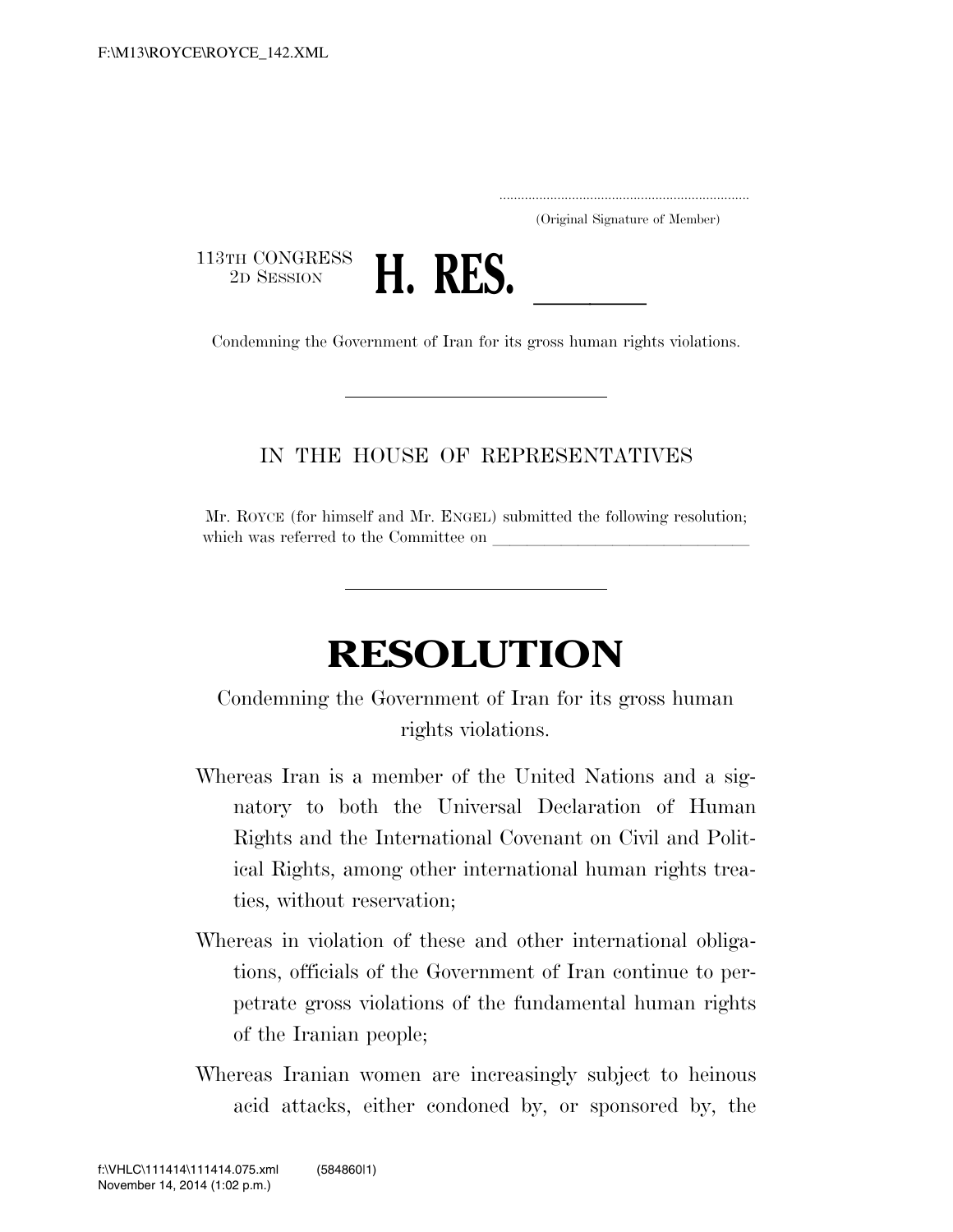Government of Iran, through the Basij and other vigilante groups;

- Whereas the Parliament of Iran recently enacted a law providing legal protection to private citizens to enforce a strict Islamic dress code and other behavior prescribed under Sharia law, emboldening the Basij and other vigilante groups;
- Whereas the Government of Iran ''manipulates the electoral process'', according to the United States Department of State's Country Reports on Human Rights Practices for 2013, ''severely limit[ing] citizens' right to change their government peacefully through free and fair elections'';
- Whereas following voting irregularities that resulted in the election of President Mahmoud Ahmadinejad, the Government of Iran brutally suppressed peaceful political dissent from wide segments of civil society during the Green Revolution in 2009 in a cynical attempt to retain its undemocratic grip on power;
- Whereas the Government of Iran has kept the principal leaders of the Green Revolution, Mir Hussein Moussavi and Mehdi Karroubi, under house arrest since February 2011;
- Whereas the United States Department of State consistently finds that Iranian authorities have ''limited freedom of association through threats, intimidation, the imposition of arbitrary requirements on organizations, and the arrests of group leaders and members'';
- Whereas the United States Department of State's Virtual Embassy Tehran website highlights human rights violations and abuses in Iran on a weekly basis;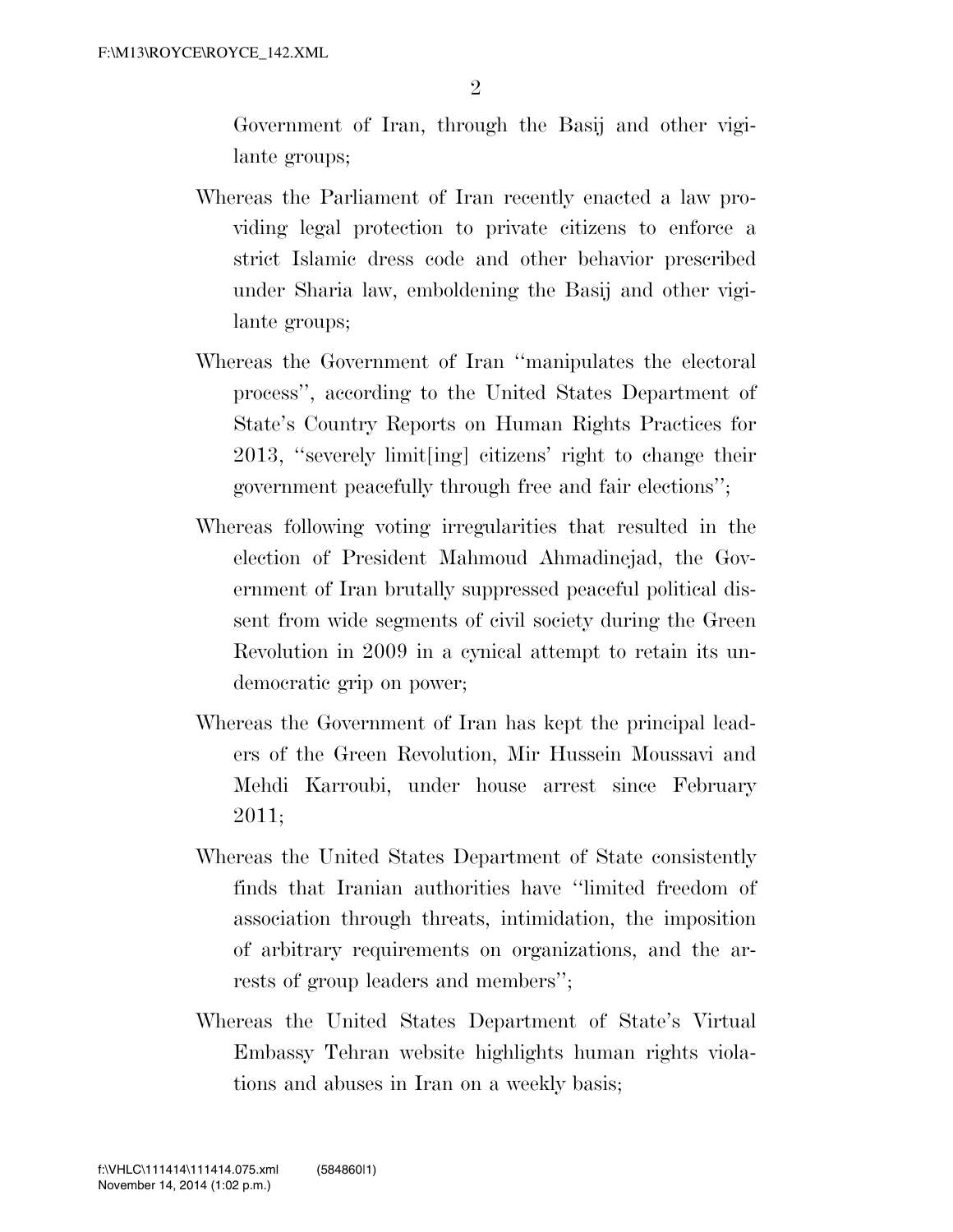- Whereas the Government of Iran continues to restrict freedom of speech and peaceful assembly, particularly for journalists and human rights activists;
- Whereas the United Nations' Special Rapporteur on the Situation of Human Rights in the Islamic Republic of Iran found in its August 2014 report that the laws and policies of the Government of Iran ''continue to place overly broad restrictions on the rights to freedom of expression and access to information'', including ''severe content restrictions, intimidation and prosecution of Internet users and limitations on Internet access through throttling and filtering'';
- Whereas the ability of religious freedom and human rights activists to freely express themselves, and mobilize civil society, is actively thwarted by the Government of Iran;
- Whereas the Special Rapporteur found that the Government of Iran continues to apply capital punishment to offenders convicted of crimes below the international human rights law threshold of ''most serious crimes''; political prisoners; and juvenile offenders, including 8 individuals in 2014 believed to be less than 18 years of age at the time of their alleged crimes;
- Whereas Iranian women continue to face legal and societal discrimination, as well as rampant domestic violence, which is not specifically prohibited under domestic law;
- Whereas on October 25, 2014, Iranian authorities executed Reyhaneh Jabbari, an Iranian woman convicted of killing a man she said she stabbed in self-defense during a sexual assault, an execution preceded by the lack of due process, including a reported forced confession;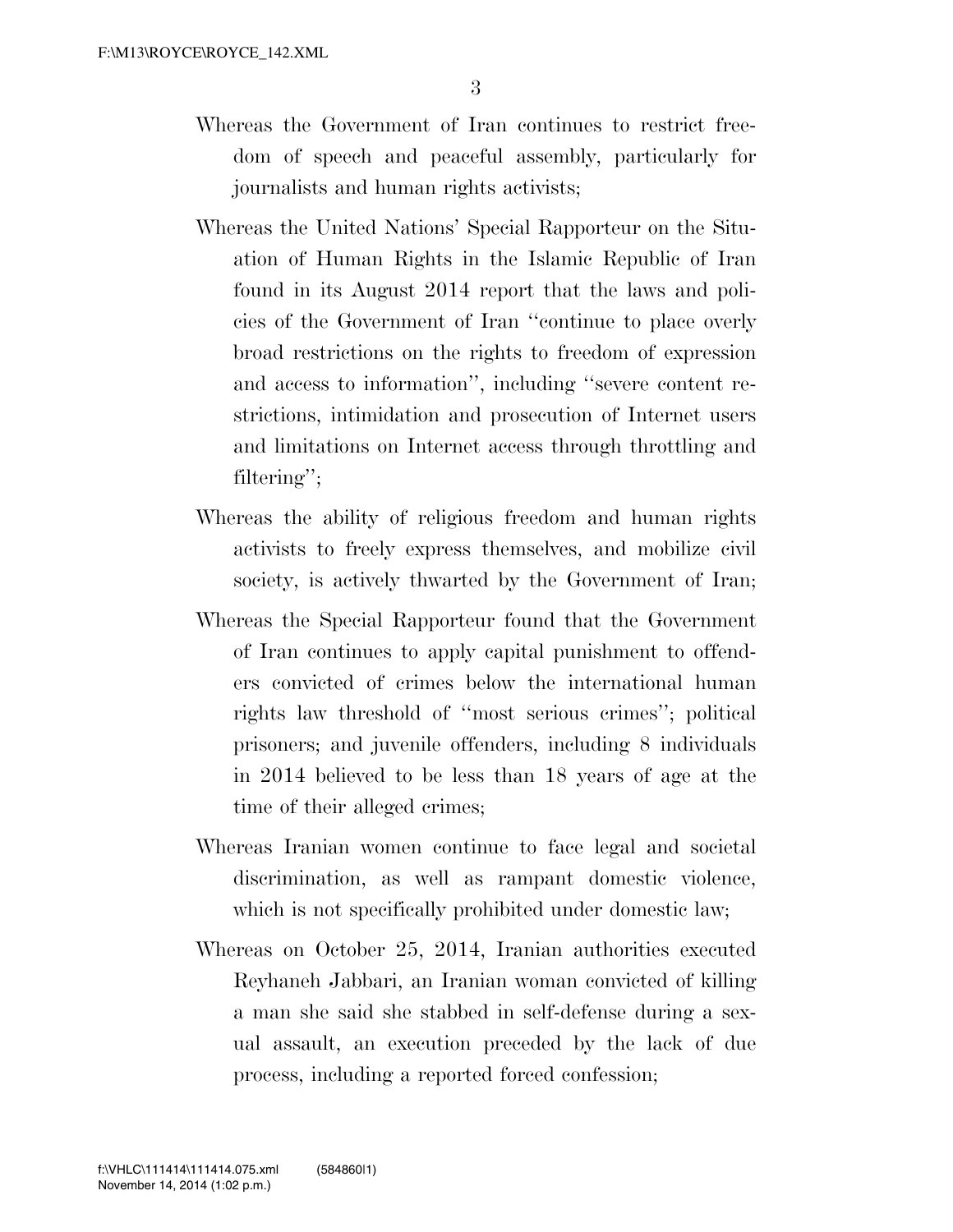- Whereas the United States Department of State issued a statement condemning Jabbari's execution and calling on Iran to ''respect the fair trial guarantees afforded to its people under Iran's own laws and its international obligations'';
- Whereas the United States Commission on International Religious Freedom found in its 2014 Annual Report that the Government of Iran ''continues to engage in systematic, ongoing, and egregious violations of religious freedom, including prolonged detention, torture, and executions based primarily or entirely upon the religion of the accused'';
- Whereas the Government of Iran persecutes such religious minority groups as the Baha'is, Christians, Sufi, Sunni, and dissenting Shi'a Muslims (such as imprisoned Ayatollah Hossein Kazemeyni Boroujerdi) through harassment, arrests, and imprisonment, during which detainees have routinely been beaten, tortured, and killed;
- Whereas since 1999, the United States Department of State has repeatedly designated Iran as a "country of particular concern'' for severe violations of religious freedom pursuant to the International Religious Freedom Act of 1998 (Public Law 105–292), most recently on July 28, 2014;
- Whereas the Government of Iran has long persecuted with particular intensity the Baha'i community, the largest non-Muslim religious minority in Iran, who number at least 300,000, and are viewed as ''heretics'', and therefore are subjected to repression on the grounds of apostasy;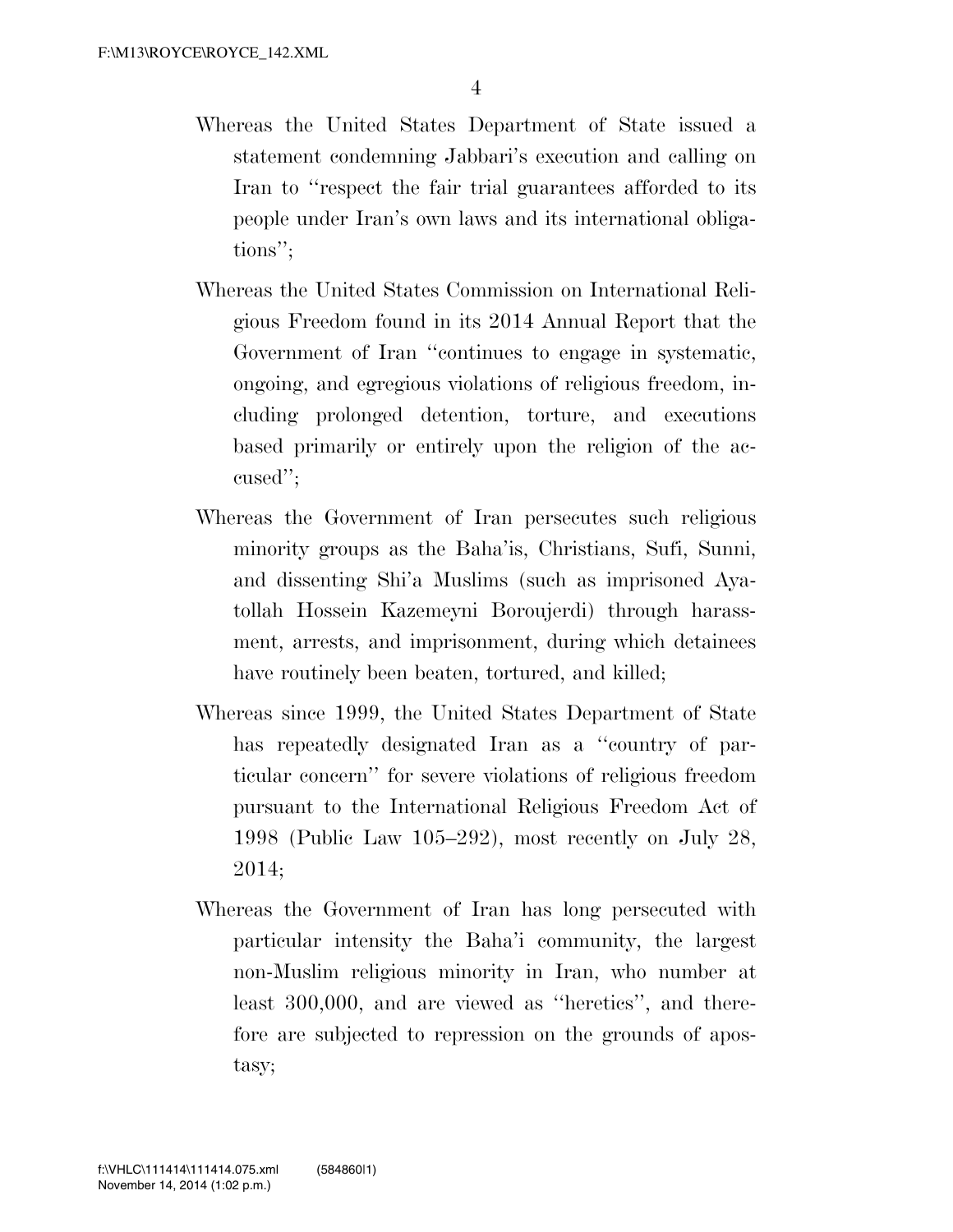- Whereas according to the United States Commission on International Religious Freedom, since 1979, Iranian authorities have killed or executed more than 200 Baha'i leaders;
- Whereas ordinary Iranian citizens who belong to the Baha'i faith are disproportionately targeted, interrogated, and detained under the pretext of national security;
- Whereas senior governmental, military, and public security officials in Iran are responsible for ordering, controlling, and committing gross human rights violations that, in many cases, represent national policies of the Iranian regime;
- Whereas the United States Department of the Treasury, pursuant to section 413 of the Iran Threat Reduction and Syria Human Rights Act of 2012 (22 U.S.C. 8753), issued a General License in September 2013 to permit the exportation of services and the transfer of funds for activities related to human rights and democracy building projects in Iran, which facilitate United States nongovernmental organizations' activities that increase Iranian access to information and freedom of expression;
- Whereas since 2010, the United States Department of the Treasury, in consultation with the United States Department of State, has sanctioned 19 Iranian officials and 18 Iranian entities for their involvement or complicity in serious human rights abuses or in restricting the freedom of expression or assembly of the Iranian people;
- Whereas the most recent designation was for Morteza Tamaddom, former Governor-General of Tehran Province, designated May 23, 2014, under Executive Order 13628 for his involvement in censorship and other activi-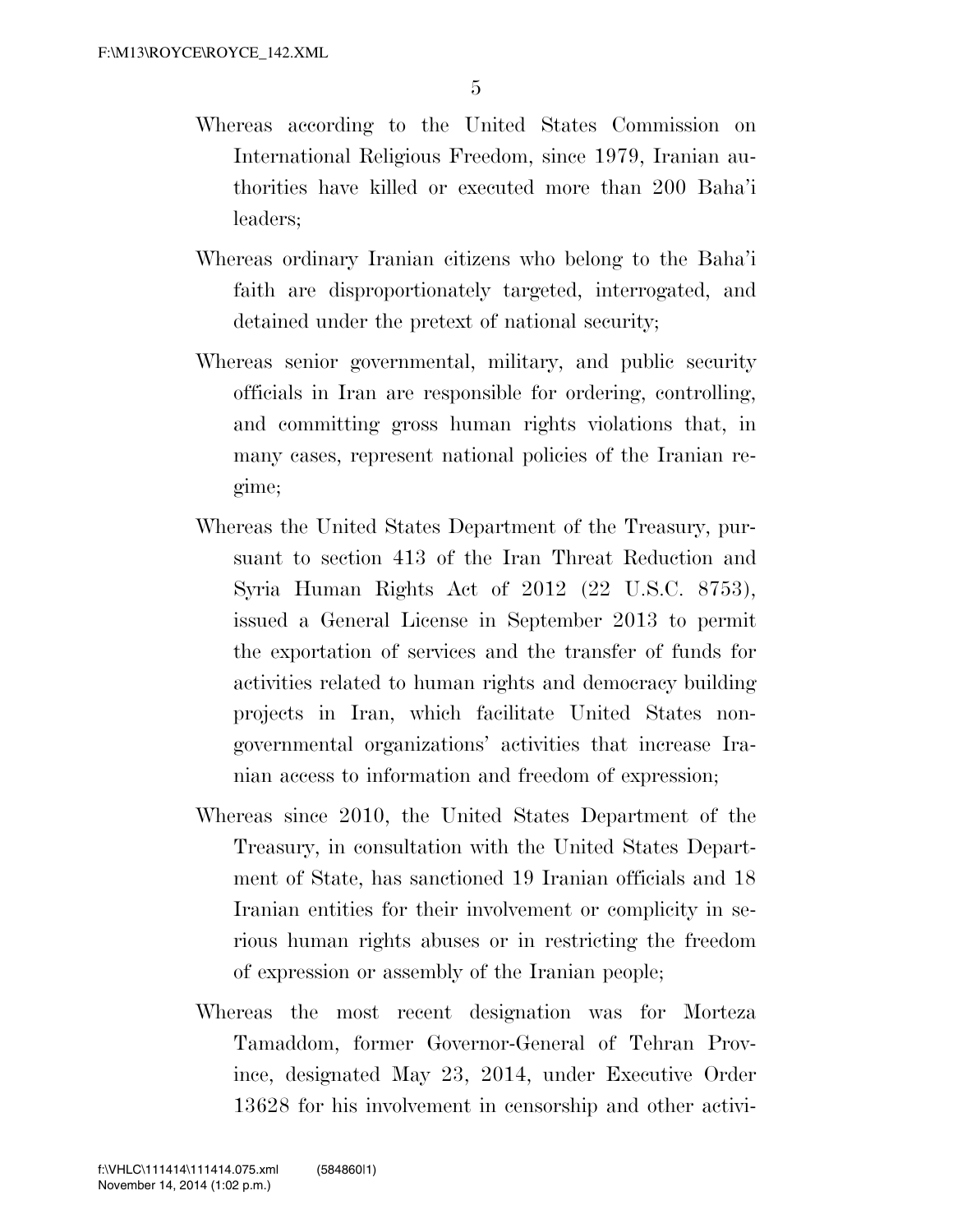ties that limit the freedom of expression and freedom of assembly of Iran's citizens;

- Whereas the United States led the effort in the United Nations Human Rights Council to renew the mandate of the Special Rapporteur on Iran in order to further expose Iranian human rights abuses; and
- Whereas it is important that the President of the United States consistently and rigorously exercise the statutory authorities granted by the Comprehensive Iran Sanctions, Accountability, and Divestment Act of 2010 and the Iran Threat Reduction and Syria Human Rights Act of 2012 to impose sanctions on officials of the Government of Iran and other individuals directly responsible for human rights abuses, engaging in censorship, or engaging in the diversion of goods intended for the people of Iran: Now, therefore, be it
	- 1 *Resolved,* That the House of Representatives—
	- 2 (1) calls on the Government of Iran to abide by 3 all of its international and domestic obligations with 4 respect to human rights and civil liberties, including 5 freedoms of assembly, speech, and press;
- 6 (2) deplores the dramatic rise in executions of 7 Iranian citizens by authorities since the election of 8 President Hassan Rouhani in June 2013;
- 9 (3) condemns, in particular, the recent cruel 10 execution of Reyhaneh Jabbari, an Iranian woman 11 convicted of killing a man she said she stabbed in 12 self-defense during a sexual assault;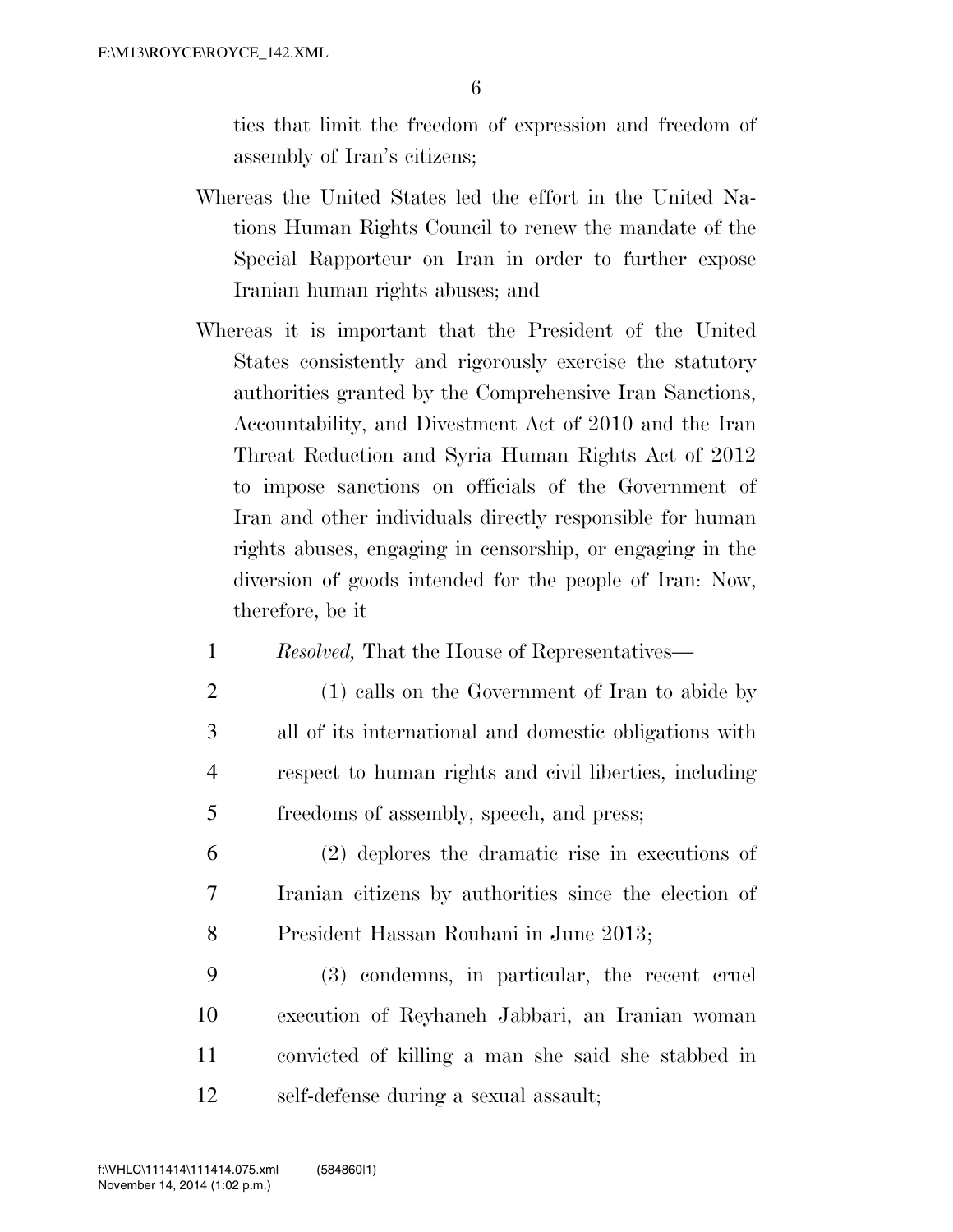| $\mathbf{1}$   | (4) deplores the Government of Iran's mistreat-       |
|----------------|-------------------------------------------------------|
| $\overline{2}$ | ment of its religious minorities, including through   |
| 3              | the deprivation of life, liberty, and property;       |
| $\overline{4}$ | (5) condemns, in particular, the Government of        |
| 5              | Iran for its relentless persecution of its Baha'i mi- |
| 6              | nority;                                               |
| 7              | (6) calls on the Government of Iran to release        |
| 8              | all political prisoners and prisoners of conscience;  |
| 9              | (7) notes that the Administration has des-            |
| 10             | ignated only one Iranian person for the commission    |
| 11             | of serious human rights abuses under the Com-         |
| 12             | prehensive Iran Sanctions, Accountability, and Di-    |
| 13             | vestment Act, as amended, since May 30, 2013;         |
| 14             | (8) urges the President to increase the utiliza-      |
| 15             | tion of all available authorities, including the Com- |
| 16             | prehensive Iran Sanctions, Accountability, and Di-    |
| 17             | vestment Act of 2010, to impose sanctions on offi-    |
| 18             | cials of the Government of Iran and other individ-    |
| 19             | uals directly responsible for serious human rights    |
| 20             | abuses, including by freezing those individuals' as-  |
| 21             | sets and barring their entry into the United States;  |
| 22             | (9) urges the United States Government to             |
| 23             | adopt and implement the following recommendations     |
| 24             | of the United States Commission on International      |
| 25             | Religious Freedom with respect to Iran—               |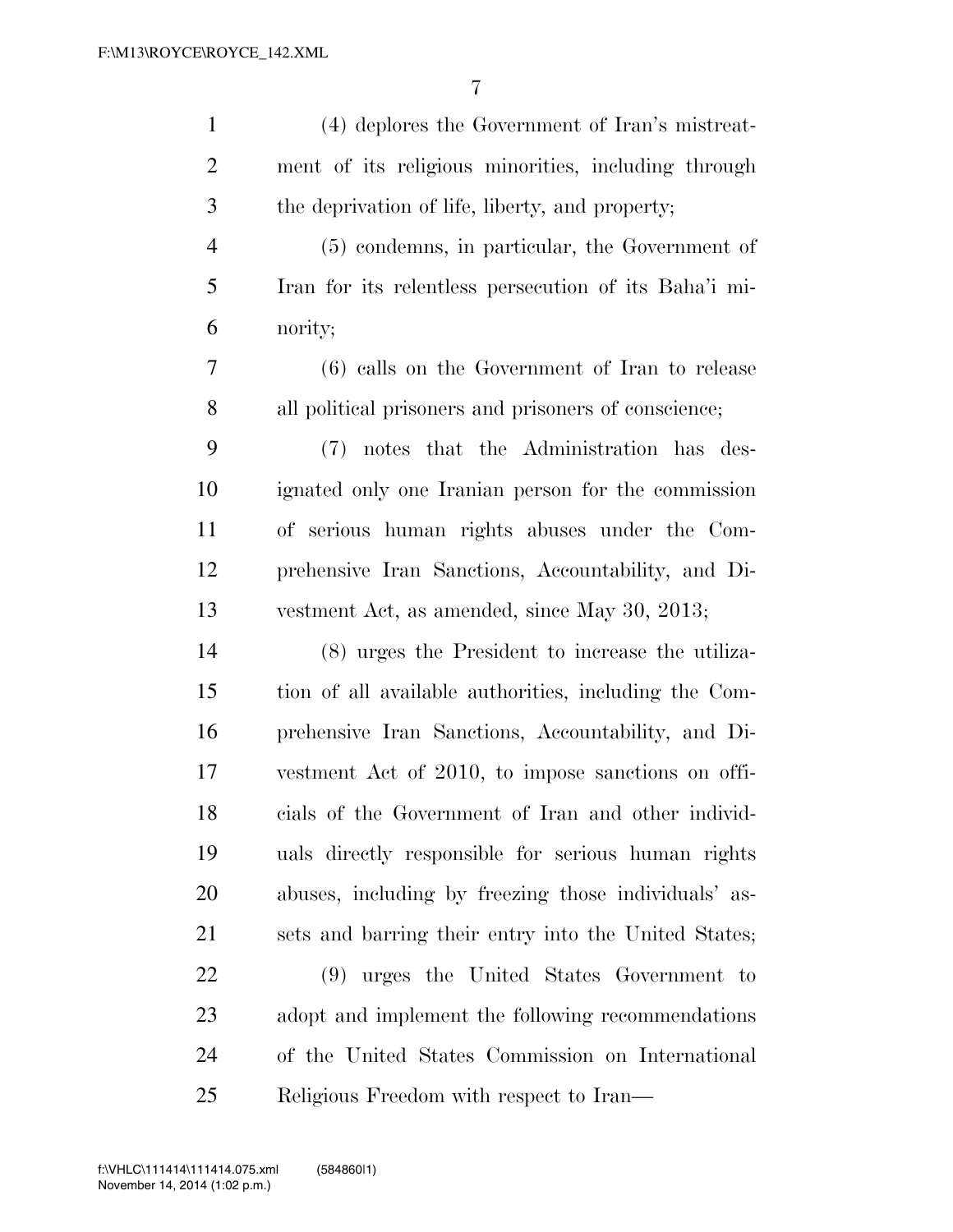(A) continue to seek that violations of free- dom of religion or belief and related human rights are part of multilateral or bilateral dis- cussions with the Government or Iran whenever possible, and continue to work closely with Eu- ropean and other allies to apply pressure through a combination of advocacy, diplomacy, and targeted sanctions;

 (B) continue to speak out publicly and fre- quently at the highest levels about the severe religious freedom abuses in Iran, press for and work to secure the release of all prisoners of conscience, and highlight the need for the inter- national community to hold authorities account-able in specific cases; and

 (C) continue to call on Iran to cooperate fully with the United Nations Special Rapporteur on the Human Rights Situation in Iran, including allowing the Special Rapporteur, as well as the United Nations Special Rapporteur on Freedom of Religion or Belief, to visit and continue to support an annual United Nations General Assembly resolution condemning severe violations of human rights, including freedom of religion or belief in Iran